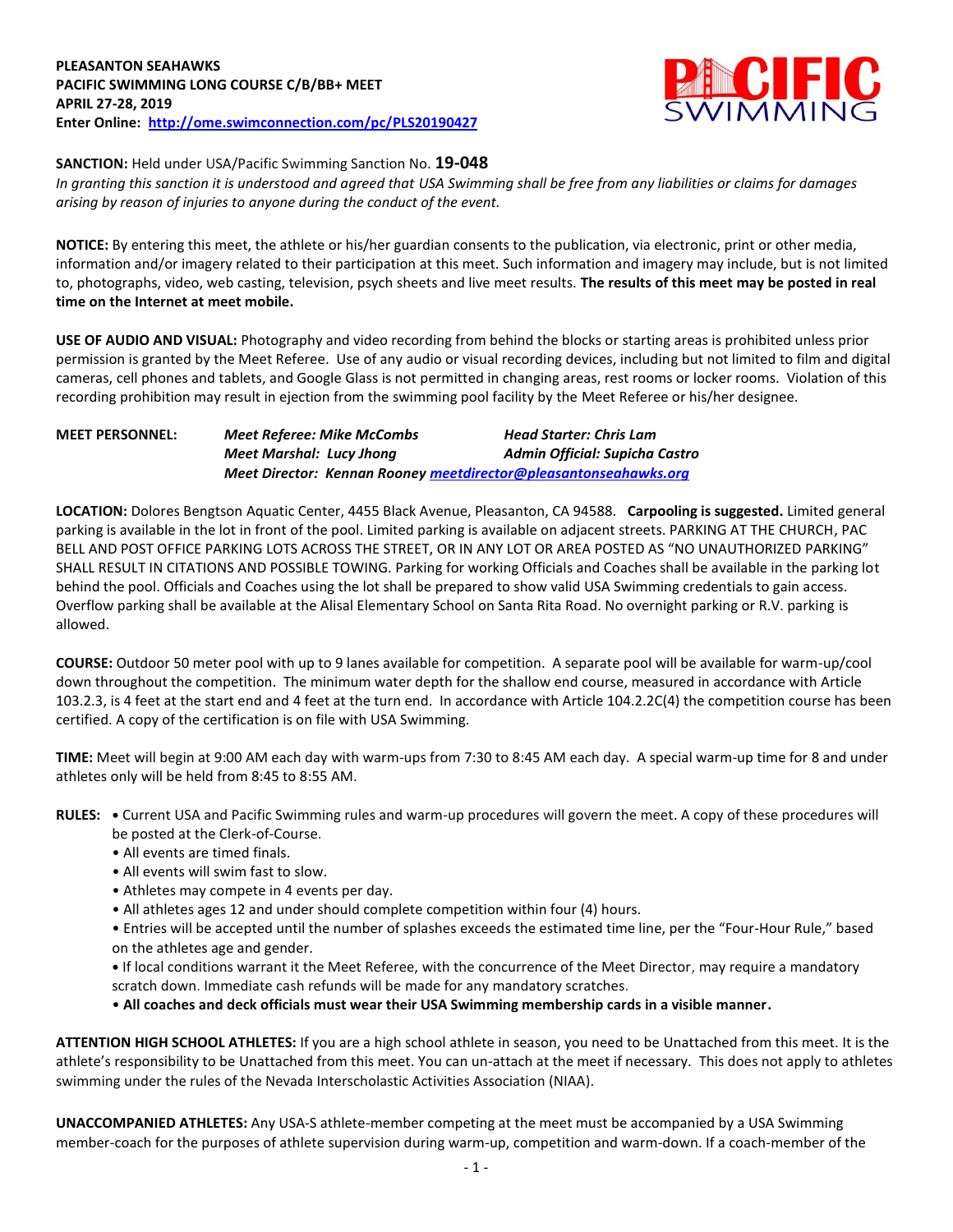athlete's USA-S Club does not attend the meet to serve in said supervisory capacity, it is the responsibility of the athlete or the athlete's legal guardian to arrange for supervision by a USA-S member-coach. The Meet Director or Meet Referee may assist the athlete in making arrangements for such supervision; however, it is recommended that such arrangements be made in advance of the meet by the athlete's USA-S Club Member-Coach.

**RACING STARTS:** Athletes must be certified by a USA-S member-coach as being proficient in performing a racing start, or must start the race in the water. It is the responsibility of the athlete or the athlete's legal guardian to ensure compliance with this requirement.

**RESTRICTIONS:** • Smoking and the use of other tobacco products is prohibited on the pool deck, in the locker rooms, in spectator

- seating, on standing areas and in all areas used by athletes, during the meet and during warm-up periods.
- Sale and use of alcoholic beverages is prohibited in all areas of the meet venue.
- No glass containers are allowed in the meet venue.
- No propane heater is permitted except for snack bar/meet operations.
- All shelters must be properly secured.
- Deck Changes are prohibited.

• Destructive devices, to include but not limited to, explosive devices and equipment, firearms (open or concealed), blades, knives, mace, stun guns and blunt objects are strictly prohibited in the swimming facility and its surrounding areas. If observed, the Meet Referee or his/her designee may ask that these devices be stored safely away from the public or removed from the facility. Noncompliance may result in the reporting to law enforcement authorities and ejection from the facility. Law enforcement officers (LEO) are exempt per applicable laws.

 Operation of a drone, or any other flying apparatus, is prohibited over the venue (pools, athlete/coach areas, spectator areas and open ceiling locker rooms) any time athletes, coaches, officials and/or spectators are present.

### **ELIGIBILITY:** • Athletes must be current members of USA-S and enter their name and registration number on the meet entry card as they are shown on their Registration Card. If this is not done, it may be difficult to match the athlete with the registration and times database. The meet host will check all athlete registrations against the SWIMS database and if not found to be registered, the Meet Director shall accept the registration at the meet (a \$10 surcharge will be added to the regular registration fee). Duplicate registrations will be refunded by mail.

• Athletes in the "BB" Division must have met at least USA Swimming Motivational "BB" minimum time standard. Athletes in the "B" Division must have met at least the listed "B" minimum time standard. All entry times slower than the listed "B" time standard will be in the "C" Division.

• Entries with **"NO TIME" will be REJECTED**.

• Entry times submitted for this meet may be checked against a computer database and may be changed in accordance with Pacific Swimming Entry Time Verification Procedures.

- Disabled athletes are welcome to attend this meet and should contact the Meet Director or Meet Referee regarding any special accommodations on entry times and seeding per Pacific Swimming policy.
- Athletes 19 years of age and over may compete in the meet for time only, no awards. Such athletes must have met standards for the 17-18 age group.
- The athlete's age will be the age of the athlete on the first day of the meet.

**ENTRY PRIORITY:** Meet entries will not be accepted any earlier then March 23, 2019. Entries from members of "year round" Zone 2 clubs postmarked or entered online by 11:59 PM. on March 29, 2019 will be given 1st priority acceptance. Entries from members of all Zone 2 clubs (year round and seasonal) postmarked or entered online between 12:00 AM March 30, 2019 and 11:59 PM April 5, 2019 will be given 2nd priority acceptance. All entries from Zone 2, all other Pacific LSC Zones and other LSC's, either postmarked, entered online, or hand delivered by the entry deadline will be considered in the order that they were received.

## **\*\* NOTE: Athletes who falsify their entry form by listing a club to which they are not legitimately associated will be rejected from the meet. Further, entry fees will not be refunded and they may be referred to the Pacific Swimming Review Committee for disciplinary action.**

**ENTRY FEES:** \$4.00 per event plus a \$10.00 participation fee per athlete. Entries will be rejected if payment is not sent at time of request. No refunds will be made, except mandatory scratch downs.

**ONLINE ENTRIES:** To enter online go to **<http://ome.swimconnection.com/pc/PLS20190427>** to receive an immediate entry confirmation. This method requires payment by credit card. Swim Connection, LLC charges a processing fee for this service, equal to \$1 per athlete plus 5% of the total Entry Fees. Please note that the processing fee is a separate fee from the Entry Fees. If you do not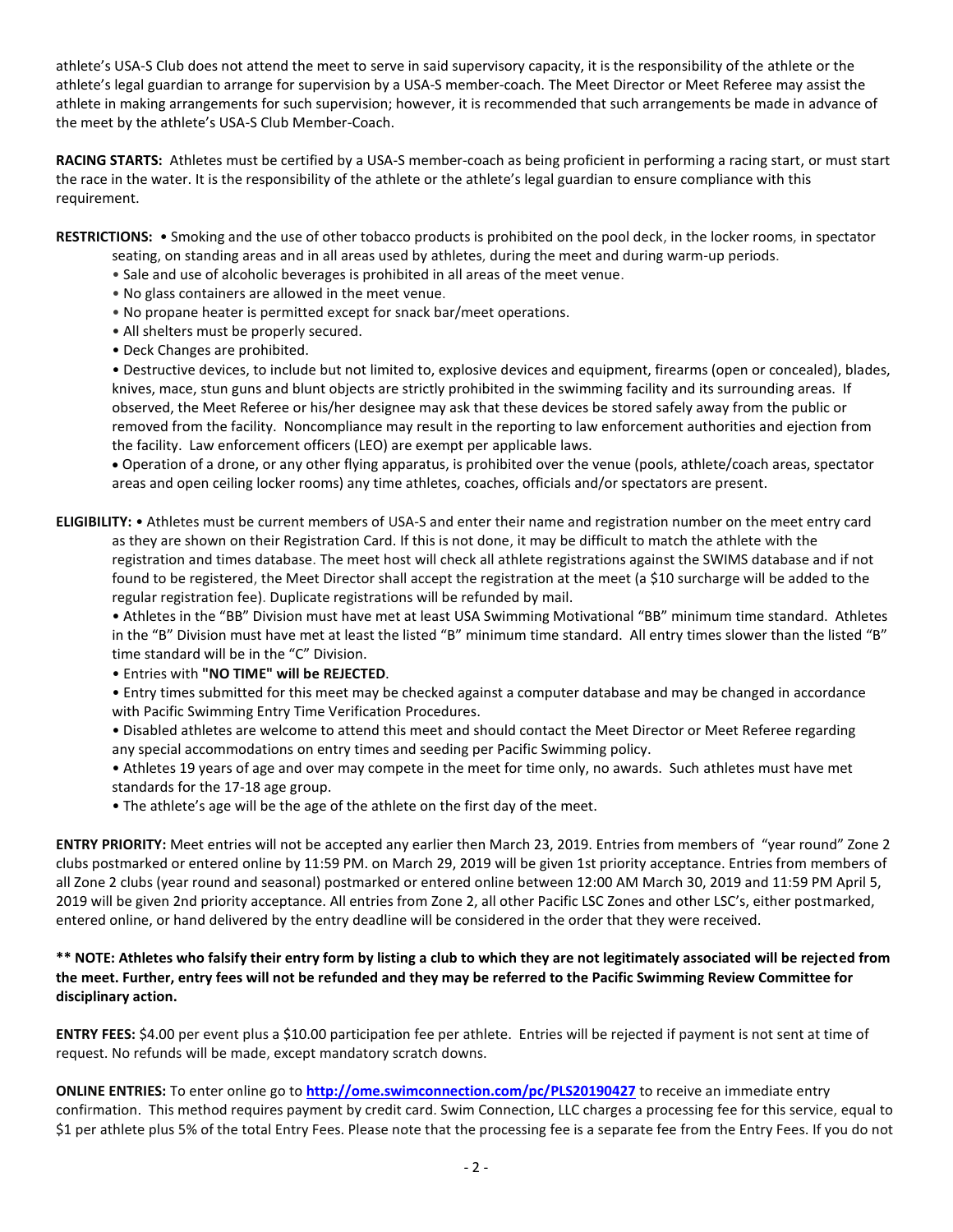wish to pay the processing fee, enter the meet using a mail entry. **Entering online is a convenience, is completely voluntary, and is in no way required or expected of an athlete by Pacific Swimming.** Online entries will be accepted through Wednesday, April 17, 2019.

**MAILED OR HAND DELIVERED ENTRIES**: Entries must be on the attached consolidated entry form. Forms must be filled out completely and printed clearly with athlete's best time. Entries must be postmarked by midnight, Monday, April 15, 2019 or hand delivered by 6:30 p.m. Wednesday, April 17, 2019. No late entries will be accepted. Requests for confirmation of receipt of entries should include a self-addressed envelope.

#### **Make check payable to: Pleasanton Seahawks**

# **Mail entries to: Aashima Goel 3021 Summit View Drive San Ramon, CA 94582**

**CHECK-IN:** The meet will be deck seeded. Athletes must check-in at the Clerk-of-Course. No event shall be closed more than 30 minutes before the scheduled start of the session. Close of check-in for all individual events shall be no more than 60 minutes before the estimated time of the start of the first heat of the event. Athletes who do not check in will not be seeded and will not be allowed to compete in that event.

**SCRATCHES:** Any athletes not reporting for or competing in an individual timed final event that they have checked in for shall not be penalized.

**AWARDS:** First through eighth places in each division (C, B & BB) will be awarded for the 9-10, 11-12, 13-14 age groups. First through eighth place in each division (PC-C, PC-B, and PC-A) will be awarded for the 8 & Under age group. All athletes achieving an A time for the first time will be awarded a standard A medal, regardless of place achieved in the event. No awards will be given for athletes 15 years of age and older. Note: Individual awards must be picked up at the meet. We will not mail or distribute awards after the meet.

**ADMISSION:** Free. No programs will be available for sale.

**SNACK BAR & HOSPITALITY:** A snack bar will be available throughout the competition. Coaches and working deck officials will be provided lunch. Hospitality will serve refreshments to timers and volunteers.

**MISCELLANEOUS:** No overnight parking is allowed. Facilities will not be provided after meet hours.

**MINIMUM OFFICIALS:** The Meet Referee shall conduct an inventory of Officials and shall compare the number of athletes entered against the number of Officials that worked representing each club per day of the meet. Those clubs who have not provided sufficient Officials in a day of the meet, in accordance with the table below, will be fined \$100 per missing Official per day.

| Club athlete entered in session | Trained and carded officials requested |  |  |  |  |  |  |
|---------------------------------|----------------------------------------|--|--|--|--|--|--|
| $1 - 10$                        |                                        |  |  |  |  |  |  |
| $11 - 25$                       |                                        |  |  |  |  |  |  |
| 26-50                           |                                        |  |  |  |  |  |  |
| 51-75                           |                                        |  |  |  |  |  |  |
| 76-100                          |                                        |  |  |  |  |  |  |
| Every 20 Athletes over 100      |                                        |  |  |  |  |  |  |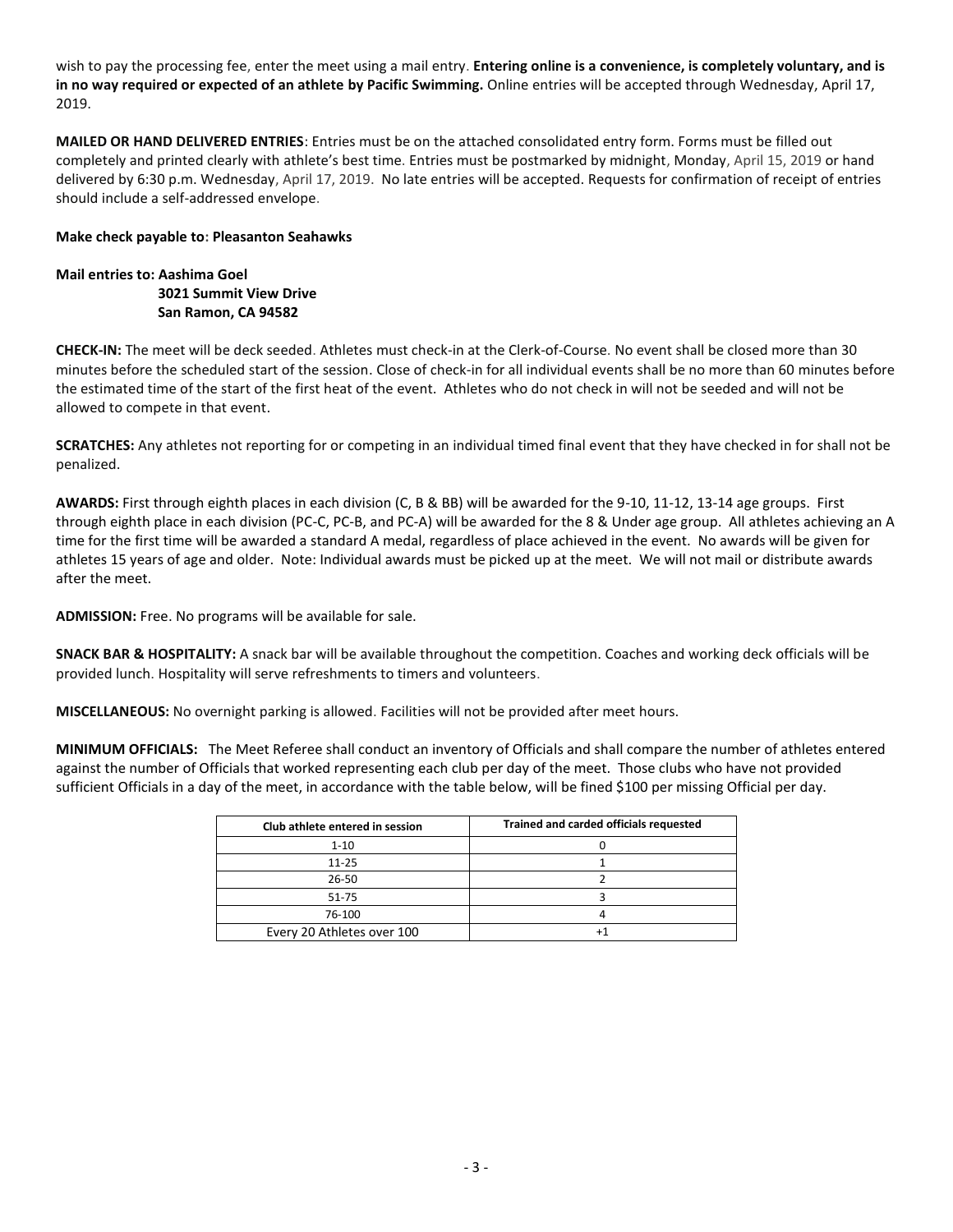# **EVENT SUMMARY**

|          | <b>SATURDAY</b> |               |            | <b>SUNDAY</b> |                |                |                |  |  |
|----------|-----------------|---------------|------------|---------------|----------------|----------------|----------------|--|--|
| 8 & UN   | $9 - 10$        | $11 - 12$     | 13-18      | 8 & UN        | $9 - 10$       | $11 - 12$      | 13-18          |  |  |
| 100 Free | 100 Free        | 100 Free      | 200 IM     | 50 Breast     | 50 Breast      | 200 IM         | 200 Breast     |  |  |
| 50 Back  | 50 Back         | 50 Back       | 200 Back   | 50 Free       | 50 Free        | 50 Breast      | 50 Free        |  |  |
| 50 Fly   | 100 Breast      | 200 Breast    | 100 Breast | 100 Back      | <b>100 Fly</b> | 50 Free        | <b>200 Fly</b> |  |  |
|          | <b>50 Fly</b>   | <b>50 Fly</b> | 100 Fly    |               | 100 Back       | <b>100 Fly</b> | 100 Back       |  |  |
|          | 400 Free        | 400 Free      | 100 Free   |               |                | 100 Back       | 400 Free       |  |  |

## **EVENTS**

|                | Saturday, April 27, 2019 |                | Sunday, April 28, 2019 |                   |
|----------------|--------------------------|----------------|------------------------|-------------------|
| <b>EVENT#</b>  | <b>EVENT</b>             | <b>EVENT#</b>  | <b>EVENT#</b>          | <b>EVENT</b>      |
| $\mathbf{1}$   | 13&Up 200 I.M.           | $\overline{2}$ | 37                     | 11-12 200 I.M.    |
| $\overline{3}$ | 8&Under 100 Free         | 4              | 39                     | 13&Up 200 Breast  |
| 5              | 9-10 100 Free            | 6              | 41                     | 8&Under 50 Breast |
| $\overline{7}$ | 11-12 100 Free           | 8              | 43                     | 9-10 50 Breast    |
| 9              | 13&Up 200 Back           | 10             | 45                     | 11-12 50 Breast   |
| 11             | 8&Under 50 Back          | 12             | 47                     | 13&Up 50 Free     |
| 13             | 9-10 50 Back             | 14             | 49                     | 8&Under 50 Free   |
| 15             | 11-12 50 Back            | 16             | 51                     | 9-10 50 Free      |
| 17             | 13&Up 100 Breast         | 18             | 53                     | 11-12 50 Free     |
| 19             | 9-10 100 Breast          | 20             | 55                     | 13&Up 200 Fly     |
| 21             | 11-12 200 Breast         | 22             | 57                     | 9-10 100 Fly      |
| 23             | 13&Up 100 Fly            | 24             | 59                     | 11-12 100 Fly     |
| 25             | 8&Under 50 Fly           | 26             | 61                     | 13&Up 100 Back    |
| 27             | 9-10 50 Fly              | 28             | 63                     | 8&Under 100 Back  |
| 29             | 11-12 50 Fly             | 30             | 65                     | 9-10 100 Back     |
| 31             | 13&Up 100 Free           | 32             | 67                     | 11-12 100 Back    |
| 33             | 9-10 400 Free            | 34             | 69                     | 13&Up 400 Free    |
| 35             | 11-12 400 Free           | 36             |                        |                   |

|                | Saturday, April 27, 2019 |                |
|----------------|--------------------------|----------------|
| <b>EVENT#</b>  | <b>EVENT</b>             | <b>EVENT#</b>  |
| 1              | 13&Up 200 I.M.           | $\overline{2}$ |
| $\overline{3}$ | 8&Under 100 Free         | 4              |
| 5              | 9-10 100 Free            | 6              |
| 7              | 11-12 100 Free           | 8              |
| 9              | 13&Up 200 Back           | 10             |
| 11             | 8&Under 50 Back          | 12             |
| 13             | 9-10 50 Back             | 14             |
| 15             | 11-12 50 Back            | 16             |
| 17             | 13&Up 100 Breast         | 18             |
| 19             | 9-10 100 Breast          | 20             |
| 21             | 11-12 200 Breast         | 22             |
| 23             | 13&Up 100 Fly            | 24             |
| 25             | 8&Under 50 Fly           | 26             |
| 27             | 9-10 50 Fly              | 28             |
| 29             | 11-12 50 Fly             | 30             |
| 31             | 13&Up 100 Free           | 32             |
| 33             | 9-10 400 Free            | 34             |
| 35             | 11-12 400 Free           | 36             |

**Athletes entering the 400 Free must provide their own timers.**

Use the following URL to find the time standards: <http://www.pacswim.org/swim-meet-times/standards>